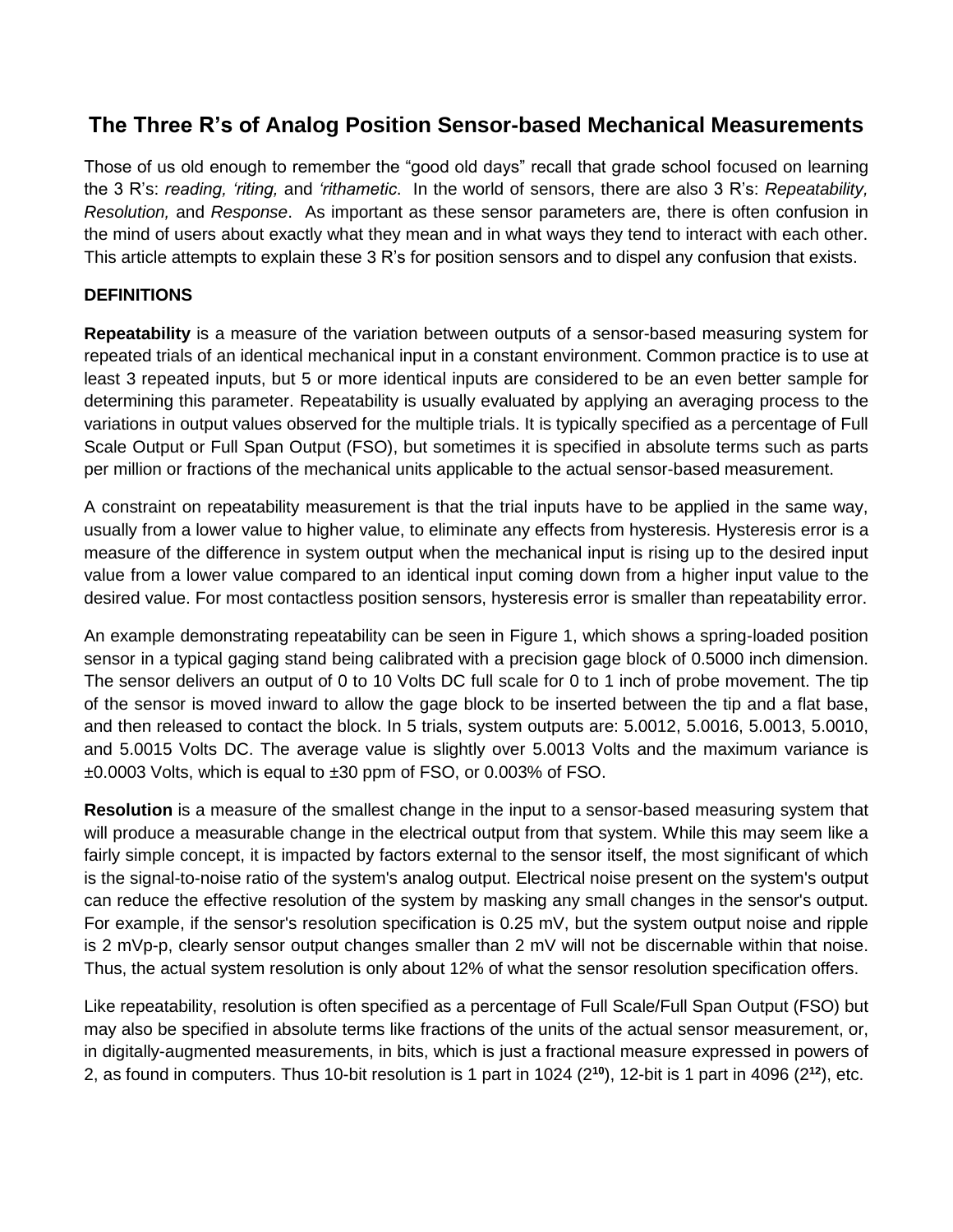**Response** denotes a sensor-based measuring system's performance under dynamic input conditions, that is, when the system's mechanical input is changing rapidly. It is particularly important to recognize that response is a measuring system parameter, not merely a sensor parameter or specification.

In practice, there are several ways to characterize response, typically based on whether the system is a first order or second order system. Traditional analog systems have used Bode plots to show frequency response and phase lag for repetitive inputs. For step function response, three times the system time constant is a typical measure of dynamic performance. In digital sampling systems, the update rate for a specified number of bits is one of the preferred measures of response. Regardless of the choice of how to specify response, the ultimate purpose is to understand how well the measuring system can respond to a changing input before the system's output becomes inaccurate, unusable, or unstable.

## **INTERACTIONS**

From the foregoing definitions, it is easy to see that a system's repeatability could easily be affected by its resolution. If the measuring system's resolution is inadequate, it would likely be a significant limiting factor to excellent measurement system repeatability. In practice, sensor repeatability may be excellent, but measuring system repeatability cannot be any better than that permitted by the system's resolution.

While the interaction of repeatability with resolution in a measuring system is pretty easily understood, the interactions of resolution and response are not so straightforward. When the system's mechanical input is changing rapidly, the effects of resolution on system output are usually masked by the larger effects of decreased system output due to limitations imposed by the system's dynamic response. But if the mechanical input to a position measuring system changes slowly or intermittently, especially in a jerky way, then the effects of stiction (static friction) come into play.

Typically the effects of stiction in position measuring systems can be non-linear and are often not very repeatable, so determining or characterizing system resolution can be much more complicated, if even possible. And because the system resolution interacts with system repeatability, as was noted above, measurement errors can increase substantially, particularly if the system is providing position feedback for closed-loop control. Of course, any effects caused by stiction will also appear as non-linearity in the sensor's output. But because stiction effects are not very repeatable, digital linearization techniques to offset the non-linear effects will not be practical.

For this reason, efforts to reduce stiction are usually necessary to minimize any measurement errors caused by stiction in very slow-moving or intermittent-motion positioning systems. These efforts can involve applying techniques such as "dither", a low amplitude signal of high frequency that is input into the system to supplant stiction with much reduced dynamic friction, or by decreasing friction on the moving surfaces of the sensor by improving their surface finishes and by coating them with a lubricant.